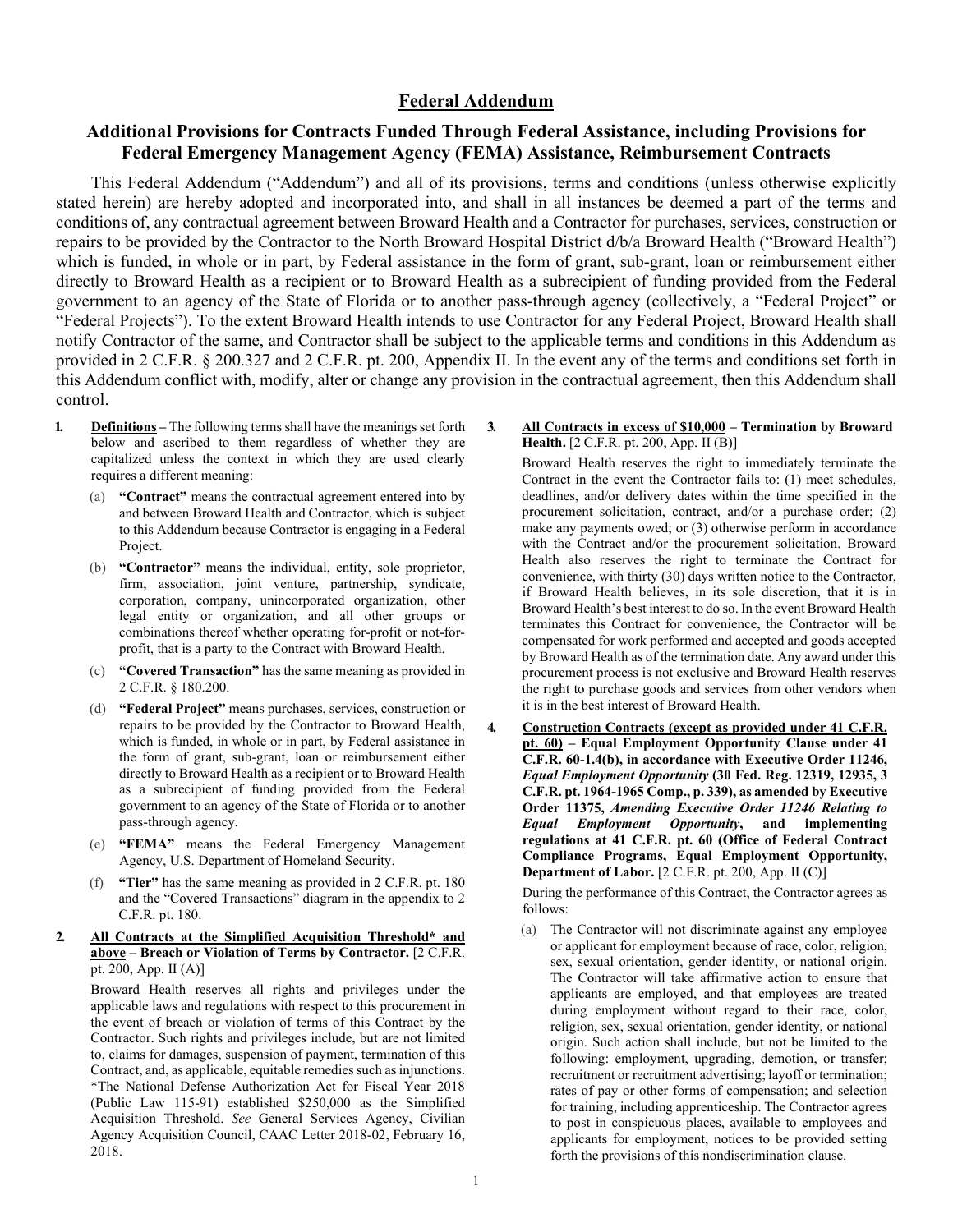- (b) The Contractor will, in all solicitations or advertisements for employees placed by or on behalf of the Contractor, state that all qualified applicants will receive consideration for employment without regard to race, color, religion, sex, sexual orientation, gender identity, or national origin.
- (c) The Contractor will not discharge or in any other manner discriminate against any employee or applicant for employment because such employee or applicant has inquired about, discussed, or disclosed the compensation of the employee or applicant or another employee or applicant. This provision shall not apply to instances in which an employee who has access to the compensation information of other employees or applicants as a part of such employee's essential job functions discloses the compensation of such other employees or applicants to individuals who do not otherwise have access to such information, unless such disclosure is in response to a formal complaint or charge, in furtherance of an investigation, proceeding, hearing, or action, including an investigation conducted by the employer, or is consistent with the Contractor's legal duty to furnish information.
- (d) The Contractor will send to each labor union or representative of workers with which he has a collective bargaining agreement or other contract or understanding, a notice to be provided advising the said labor union or workers' representatives of the Contractor's commitments under this Section, and shall post copies of the notice in conspicuous places available to employees and applicants for employment.
- (e) The Contractor will comply with all provisions of Executive Order 11246 of September 24, 1965, and of the rules, regulations, and relevant orders of the Secretary of Labor.
- (f) The Contractor will furnish all information and reports required by Executive Order 11246 of September 24, 1965, and by rules, regulations, and orders of the Secretary of Labor, or pursuant thereto, and will permit access to his books, records, and accounts by the administering agency and the Secretary of Labor for purposes of investigation to ascertain compliance with such rules, regulations, and orders.
- (g) In the event of the Contractor's noncompliance with the nondiscrimination clauses of this Contract or with any of the said rules, regulations, or orders, this Contract may be canceled, terminated, or suspended in whole or in part and the Contractor may be declared ineligible for further Government contracts or federally assisted construction contracts in accordance with procedures authorized in Executive Order 11246 of September 24, 1965, and such other sanctions may be imposed and remedies invoked as provided in Executive Order 11246 of September 24, 1965, or by rule, regulation, or order of the Secretary of Labor, or as otherwise provided by law.
- (h) The Contractor will include the portion of the sentence immediately preceding paragraph (a) and the provisions of paragraphs (a) through (h) in every subcontract or purchase order unless exempted by rules, regulations, or orders of the Secretary of Labor issued pursuant to section 204 of Executive Order 11246 of September 24, 1965, so that such provisions will be binding upon each subcontractor or vendor. The Contractor will take such action with respect to any subcontract or purchase order as the administering agency may direct as a means of enforcing such provisions, including sanctions for noncompliance:

involved in, or is threatened with, litigation with a subcontractor or vendor as a result of such direction by the administering agency, the Contractor may request the United States to enter into such litigation to protect the interests of the United States.

The applicant further agrees that it will be bound by the above equal opportunity clause with respect to its own employment practices when it participates in federally assisted construction work: *Provided,* that the above equal opportunity clause is not applicable to any agency, instrumentality or subdivision of such government which does not participate in work on or under the Contract.

The applicant agrees that it will assist and cooperate actively with the administering agency and the Secretary of Labor in obtaining the compliance of contractors and subcontractors with the equal opportunity clause and the rules, regulations, and relevant orders of the Secretary of Labor, that it will furnish the administering agency and the Secretary of Labor such information as they may require for the supervision of such compliance, and that it will otherwise assist the administering agency in the discharge of the agency's primary responsibility for securing compliance.

The applicant further agrees that it will refrain from entering into any contract or contract modification subject to Executive Order 11246 of September 24, 1965, with a contractor debarred from, or who has not demonstrated eligibility for, Government contracts and federally assisted construction contracts pursuant to the Executive Order and will carry out such sanctions and penalties for violation of the equal opportunity clause as may be imposed upon contractors and subcontractors by the administering agency or the Secretary of Labor pursuant to pt. II, Subpart D of the Executive Order. In addition, the applicant agrees that if it fails or refuses to comply with these undertakings, the administering agency may take any or all of the following actions: Cancel, terminate, or suspend in whole or in part the grant (contract, loan, insurance, guarantee); refrain from extending any further assistance to the applicant under the program with respect to which the failure or refund occurred until satisfactory assurance of future compliance has been received from such applicant; and refer the case to the Department of Justice for appropriate legal proceedings.

**5. Prime Construction Contracts in excess of \$2,000 (when required by Federal program legislation) – Compliance with Davis‐Bacon Act, as amended (40 U.S.C. §§ 3141‐3144 and 3146‐3148) as supplemented by Department of Labor regulations (29 C.F.R. pt. 5,** *Labor Standards Provisions Applicable to Contracts Covering Federally Financed and Assisted Construction***).** [2 C.F.R. pt. 200, App. II (D)]

To the extent applicable, all transactions regarding this Contract shall be done in compliance with the Davis-Bacon Act (40 U.S.C. 3141- 3144, and 3146-3148) and the requirements of 29 C.F.R. pt. 5. The Contractor shall comply with 40 U.S.C. 3141-3144, and 3146-3148 and the requirements of 29 C.F.R. pt. 5 as applicable. Contractors are required to pay wages to laborers and mechanics at a rate not less than the prevailing wages specified in a wage determination made by the Secretary of Labor. In addition, Contractor must pay wages not less than once a week. For purposes of FEMA contracts, this provision applies to FEMA's Emergency Management Preparedness Grant Program, Homeland Security Grant Program, Nonprofit Security Grant Program, Tribal Homeland Security Grant Program, Port Security Grant Program, and Transit Security Grant Program. It does not apply to other FEMA grant and cooperative agreement programs,

*Provided,* however, that in the event a Contractor becomes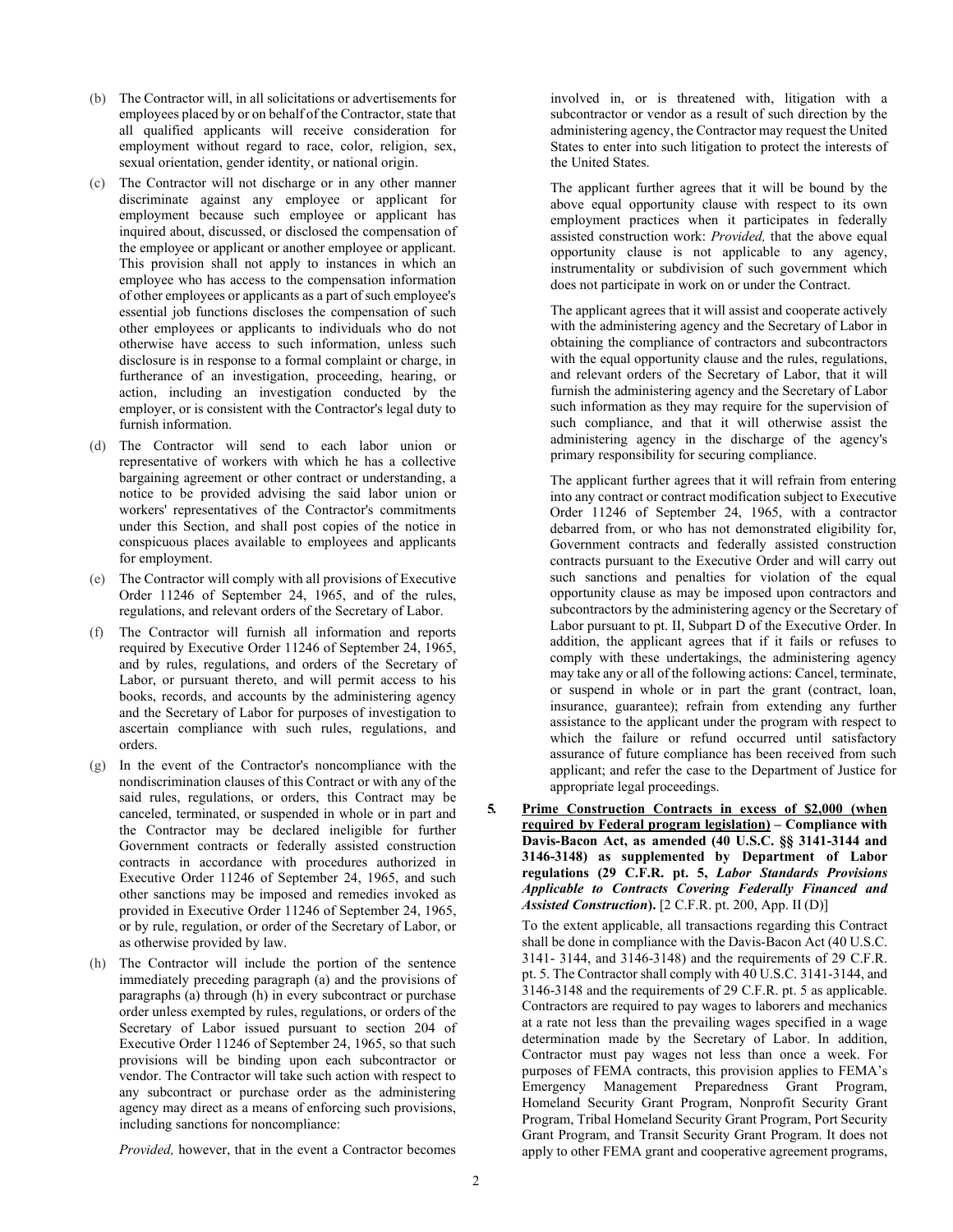including the Public Assistance Program.

- **6. All Construction or Repair Contracts in excess of \$2,000 where the Davis-Bacon Act also applies (or when otherwise required by Federal program legislation) – Compliance with the Copeland "Anti‐ Kickback" Act (40 U.S.C. § 3145), as supplemented by Department of Labor regulations (29 C.F.R. pt. 3,** *Contractors and Subcontractors on Public Building or Public Work Financed in Whole or in pt. by Loans or Grants from the United States***).** [2 C.F.R. pt. 200, App. II (D)]
	- Contractor. The Contractor shall comply with 18 U.S.C. § 874, 40 U.S.C. § 3145, and the requirements of 29 C.F.R. pt. 3 as may be applicable, which are incorporated by reference into this Contract.
	- (b) *Subcontracts.* The Contractor or subcontractor shall insert in any subcontracts the clause above and such other clauses as FEMA may by appropriate instructions require, and also a clause requiring the subcontractors to include these clauses in any lower Tier subcontracts. The prime contractor shall be responsible for the compliance by any subcontractor or lower Tier subcontractor with all of these contract clauses.
	- (c) *Breach.* A breach of the contract clauses above may be grounds for termination of the Contract, and for debarment as a Contractor and subcontractor as provided in 29 C.F.R. § 5.12.

This provision does not apply to the FEMA Public Assistance Program.

**7. Contracts in excess of \$100,000 involving employment of mechanics or laborers (where applicable) – Compliance with Contract Work Hours and Safety Standards Act (40 U.S.C. § 3701‐3708), as supplemented by Department of Labor regulations [29 C.F.R. pt. 5]; See also 29 C.F.R. 5.5(b)(c) for FEMA contracts).** [2 C.F.R. pt. 200, App. II (E)]

This provision applies to all federal contracts awarded by Broward Health in excess of \$100,000 under grant and cooperative agreement programs that involve the employment of mechanics and laborers and is applicable to construction work. These requirements do not apply to the purchase of supplies or materials or articles ordinarily available on the open market, or contracts for transportation or transmission ofintelligence.

- (a) *Overtime requirements.* No Contractor or subcontractor contracting for any part of the contract work which may require or involve the employment of laborers or mechanics shall require or permit any such laborer or mechanic in any workweek in which he or she is employed on such work to work in excess of forty hours in such workweek unless such laborer or mechanic receives compensation at a rate not less than one and one‐half times the basic rate of pay for all hours worked in excess of forty hours in such workweek.
- (b) *Violation; liability for unpaid wages; liquidated damages.* In the event of any violation of the clause set forth in the preceding paragraph (a) of this Section 7., the Contractor and any subcontractor responsible therefor shall be liable for the unpaid wages. In addition, such Contractor and subcontractor shall be liable to the United States (in the case of work done under Contract for the District of Columbia or a territory, to such District or to such territory), for liquidated damages. Such liquidated damages shall be computed with respect to each individual laborer or mechanic, including watchmen and guards, employed in violation of the clause set forth in the preceding paragraph (a) of this Section 7., in the sum of \$26 for each calendar day on which such individual was required or permitted to work in excess of the standard workweek of forty hours without payment of the

overtime wages required by the clause set forth in the preceding paragraph (a) of this Section 7.

- (c) *Withholding for unpaid wages and liquidated damages.* Broward Health shall upon its own action or upon written request of an authorized representative of the Department of Labor withhold or cause to be withheld, from any moneys payable on account of work performed by the Contractor or subcontractor under any such contract or any other Federal contract with the same prime contractor, or any other federally‐assisted contract subject to the Contract Work Hours and Safety Standards Act, which is held by the same prime contractor, such sums as may be determined to be necessary to satisfy any liabilities of such contractor or subcontractor for unpaid wages and liquidated damages as provided in the clause set forth in the preceding paragraph (b) of this Section 7.
- (d) *Subcontracts.* The Contractor or subcontractor shall insert in any subcontracts the clauses set forth in paragraphs (a) through (d) of this Section 7. and also a clause requiring the subcontractors to include these clauses in any lower Tier subcontracts. The prime contractor shall be responsible for compliance by any subcontractor or lower Tier subcontractor with the clauses set forth in paragraphs (a) through (d) of this Section 7.

#### **8. Funding Agreements – Compliance with Rights to Inventions Made Under a Contract or Agreement.** [2 C.F.R. pt. 200, App.  $II(F)]$

If the Federal award under the Federal Project meets the definition of "funding agreement" under 37 C.F.R. §401.2 (a) and the recipient or subrecipient wishes to enter into a contract with a small business firm or nonprofit organization regarding the substitution of parties, assignment or performance of experimental, developmental, or research work under that "funding agreement," the recipient or subrecipient must comply with the requirements of 37 C.F.R. pt. 401, "Rights to Inventions Made by Nonprofit Organizations and Small Business Firms Under Government Grants, Contracts and Cooperative Agreements," and any implementing regulations issued by the awarding agency. This requirement does not apply to awards under the FEMA's Public Assistance, Hazard Mitigation Grant Program, Fire Management Assistance Grant Program, Crisis Counseling Assistance and Training Grant Program, Disaster Case Management Grant Program, and Federal Assistance to Individuals and Households – Other Needs Assistance Grant Program.

- **9. Contracts in excess of \$150,000 – Compliance with Clean Air Act (42 U.S.C. §§ 7401‐7671q.) and Federal Water Pollution Control Act (33 U.S.C. §§ 1251‐1387), both as amended.** [2 C.F.R. pt. 200, App. II (G)]
	- (a) The Contractor agrees to comply with all applicable standards, orders or regulations issued pursuant to the Clean Air Act, 42 U.S.C. § 7401 et seq., and the Federal Water Pollution Control Act, 33 U.S.C. § 1251 et seq., both as amended from time to time.
	- (b) The Contractor agrees to report each violation to Broward Health and understands and agrees that Broward Health will, in turn, report each violation as required to the FEMA and the appropriate Environmental Protection Agency regional office.
	- (c) The Contractor agrees to include these requirements in each subcontract exceeding \$150,000 financed in whole or in part with Federal assistance provided by FEMA.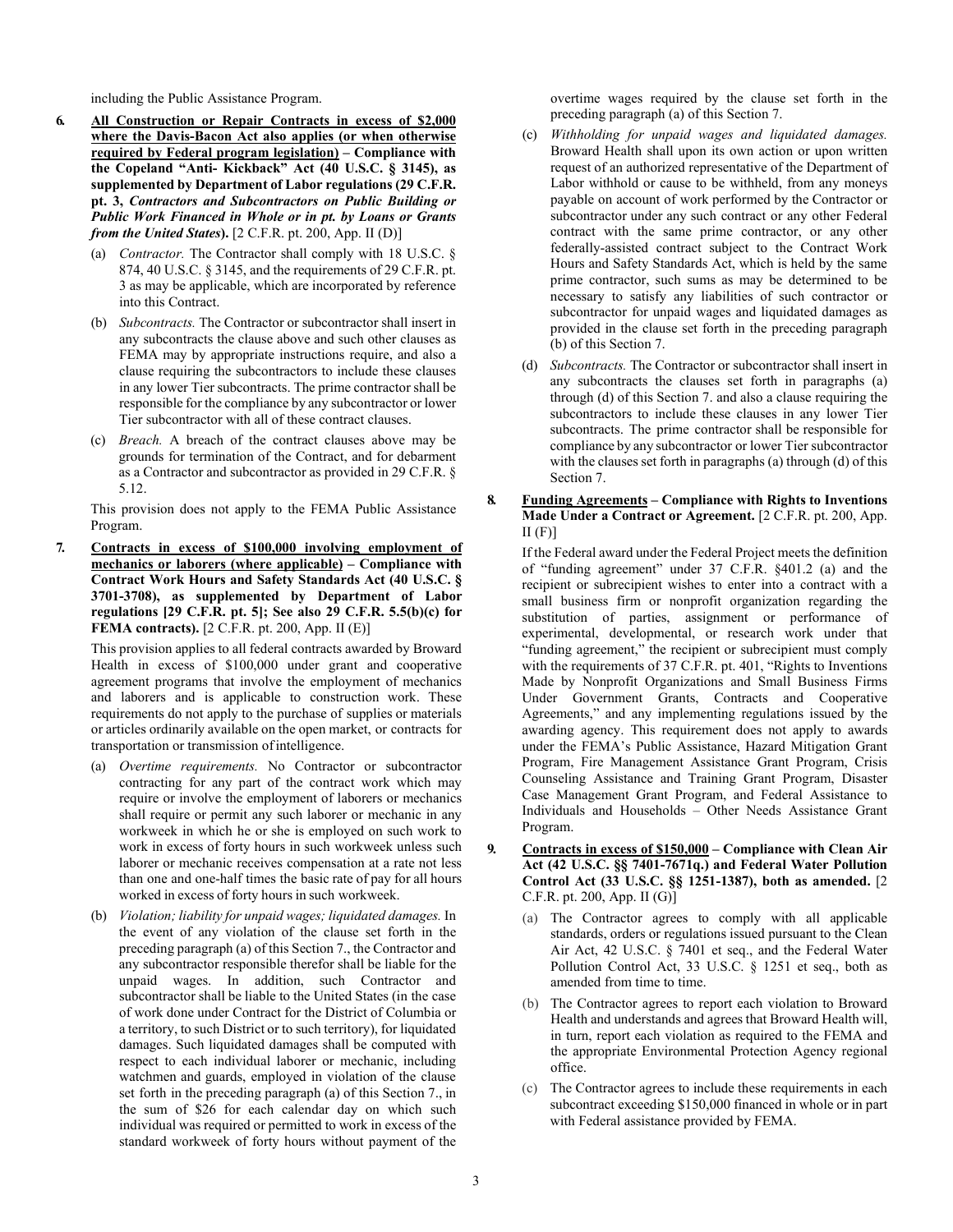- **10. All Contracts – Compliance with Debarment and Suspension (Executive Order 12549,** *Debarment and Suspension* **(1986) and Executive Order 12689,** *Debarment and Suspension* **(1989) at C.F.R. pt. 180; Department of Homeland Security regulations at 2 C.F.R. pt. 3000).** [2 C.F.R. pt. 200, App. II (H)]
	- (a) This Contract is a Covered Transaction for purposes of 2 C.F.R. pt. 180 and 2 C.F.R. pt. 3000. As such, the Contractor is required to verify that none of the Contractor's principals (defined at 2 C.F.R. § 180.995) or its affiliates (defined at 2 C.F.R. § 180.905) are excluded (defined at 2 C.F.R. § 180.940) or disqualified (defined at 2 C.F.R. § 180.935).
	- (b) The Contractor must comply with 2 C.F.R. pt. 180, subpart C and 2 C.F.R. pt. 3000, subpart C, and must include a requirement to comply with these regulations in any lower Tier Covered Transaction it enters into.
	- (c) This certification is a material representation of fact relied upon by Broward Health. If it is later determined that the Contractor did not comply with 2 C.F.R. pt. 180, subpart C and 2 C.F.R. pt. 3000, subpart C, in addition to remedies available to Broward Health, the Federal Government may pursue available remedies, including but not limited to suspension and/or debarment.
	- (d) The bidder or proposer agrees to comply with the requirements of 2 C.F.R. pt. 180, subpart C and 2 C.F.R. pt. 3000, subpart C while this offer is valid and throughout the period of any contract that may arise from this offer. The bidder or proposer further agrees to include a provision requiring such compliance in its lower Tier Covered Transactions.
- **11. All Contracts – Compliance with Byrd Anti‐Lobbying Amendment (31 U.S.C. § 1352).** [2 C.F.R. pt. 200, App. II (I)]

Contractor will not and has not, and each Tier certifies to the Tier above that it will not and has not, used Federal appropriated funds to pay any person or organization for influencing or attempting to influence an officer or employee of any agency, a member of Congress, officer or employee of Congress, or an employee of a member of Congress in connection with obtaining any Federal contract, grant or any other award covered by 31 U.S.C. § 1352. Each Tier shall also disclose any lobbying with non‐Federal funds that takes place in connection with obtaining any Federal award. Such disclosures are forwarded from Tier to Tier up to the recipient who in turn will forward the certification(s) to the awarding agency.

Contractors that apply or bid for an award exceeding \$100,000 must file the certification attached hereto and incorporated herein as **Appendix A to the Addendum** with Broward Health regarding lobbying as required by the federal granting agency pursuant to 31 U.S.C. § 1352, as amended. Contractor agrees that to the extent **Appendix A to the Addendum** is required, Contractor shall sign and submit the certification to Broward Health. To the extent that Contractor refuses to sign and submit the **Appendix A to the Addendum** following a request from Broward Health—whether before, during, or after the completion of the deliverables under the Contract—such refusal shall be deemed a material breach of the Contract and Broward Health shall be entitled to any damages otherwise available under state and/or federal law including, without limitation, the civil penalty under 31 U.S.C. § 1352(c) for failing to file a required certification, return of all compensation paid to Contractor under the Contract, reimbursement of reasonable court costs and attorney's fees, and any damages Broward Health sustains as a result of Contractor's refusal to sign **Appendix A to the Addendum**.

**12. All Contracts – Compliance with Section 6002 of the Solid Waste Disposal Act, as amended by the Resource Conservation** 

#### **and Recovery Act (2 C.F.R. §200.323,** *Procurement of recovered materials***).** [2 C.F.R. pt. 200, App. II (J)]

The requirements of section 6002 include procuring only items designated in guidelines of the Environmental Protection Agency at 40 C.F.R. pt. 247 that contain the highest percentage of recovered materials practicable, consistent with maintaining a satisfactory level of competition, where the purchase price of the item exceeds \$10,000 or the value of the quantity acquired during the preceding fiscal year exceeded \$10,000; procuring solid waste management services in a manner that maximizes energy and resource recovery; and establishing an affirmative procurement program for procurement of recovered materials identified in the EPA guidelines. Accordingly, in the performance of this Contract, the Contractor shall make maximum use of products containing recovered materials that are EPA‐designated items unless the product 1) cannot be acquired competitively within a timeframe providing for compliance with the contract performance schedule; 2) cannot be acquired at a reasonable price, or 3) does not meet contract performance requirements. Information about this requirement, along with the list of EPA‐designated items, is available at EPA's Comprehensive Procurement Guidelines web site, [https://www.epa.gov/smm/comprehensive-procurement](https://www.epa.gov/smm/comprehensive-procurement-guideline-cpg-program)[guideline-cpg-program.](https://www.epa.gov/smm/comprehensive-procurement-guideline-cpg-program) The Contractor also agrees to comply with all other applicable requirements of section 6002 of the Solid Waste Disposal Act.

**13. All Contracts – Prohibition on certain telecommunications and video surveillance services or equipment (2 C.F.R. § 200.216).** [2 C.F.R. pt. 200, App. II (K)]

Contractor may not obligate or expend loan or grant funds to (1) procure or obtain; (2) extend or renew a contract to procure or obtain; or (3) enter into a contract (or extend or renew a contract) to procure or obtain equipment, services, or systems that uses covered telecommunications equipment or services as a substantial or essential component of any system, or as critical technology as part of any system. As described in the John S. McCain National Defense Authorization Act for Fiscal Year 2019, Pub. L. No. 115-232, 132 Stat. 1917 – 132 Stat. 1918 ("Public Law 115-232, section 889"), covered telecommunications equipment or services means any of the following: (a) telecommunications equipment produced by Huawei Technologies Company or ZTE Corporation (or any subsidiary or affiliate of such entities); (b) for the purpose of public safety, security of government facilities, physical security surveillance of critical infrastructure, and other national security purposes, video surveillance and telecommunications equipment produced by Hytera Communications Corporation, Hangzhou Hikvision Digital Technology Company, or Dahua Technology Company (or any subsidiary or affiliate of such entities); (c) telecommunications or video surveillance services provided by such entities or using such equipment; or (d) telecommunications or video surveillance equipment or services produced or provided by an entity that the Secretary of Defense, in consultation with the Director of the National Intelligence or the Director of the Federal Bureau of Investigation, reasonably believes to be an entity owned or controlled by, or otherwise connected to, the government of a "covered foreign country" as defined in Public Law 115-232, section 889.

**14. All Contracts – Domestic preferences for procurements (2 C.F.R. § 200.322).** [2 C.F.R. pt. 200, App. II (L)]

As appropriate and to the extent consistent with state and federal law, Contractor shall, to the greatest extent practicable under the Contract, provide a preference for the purchase, acquisition, or use of goods, products, or materials produced in the United States (including but not limited to iron, aluminum, steel, cement, and other manufactured products). For purposes of this Section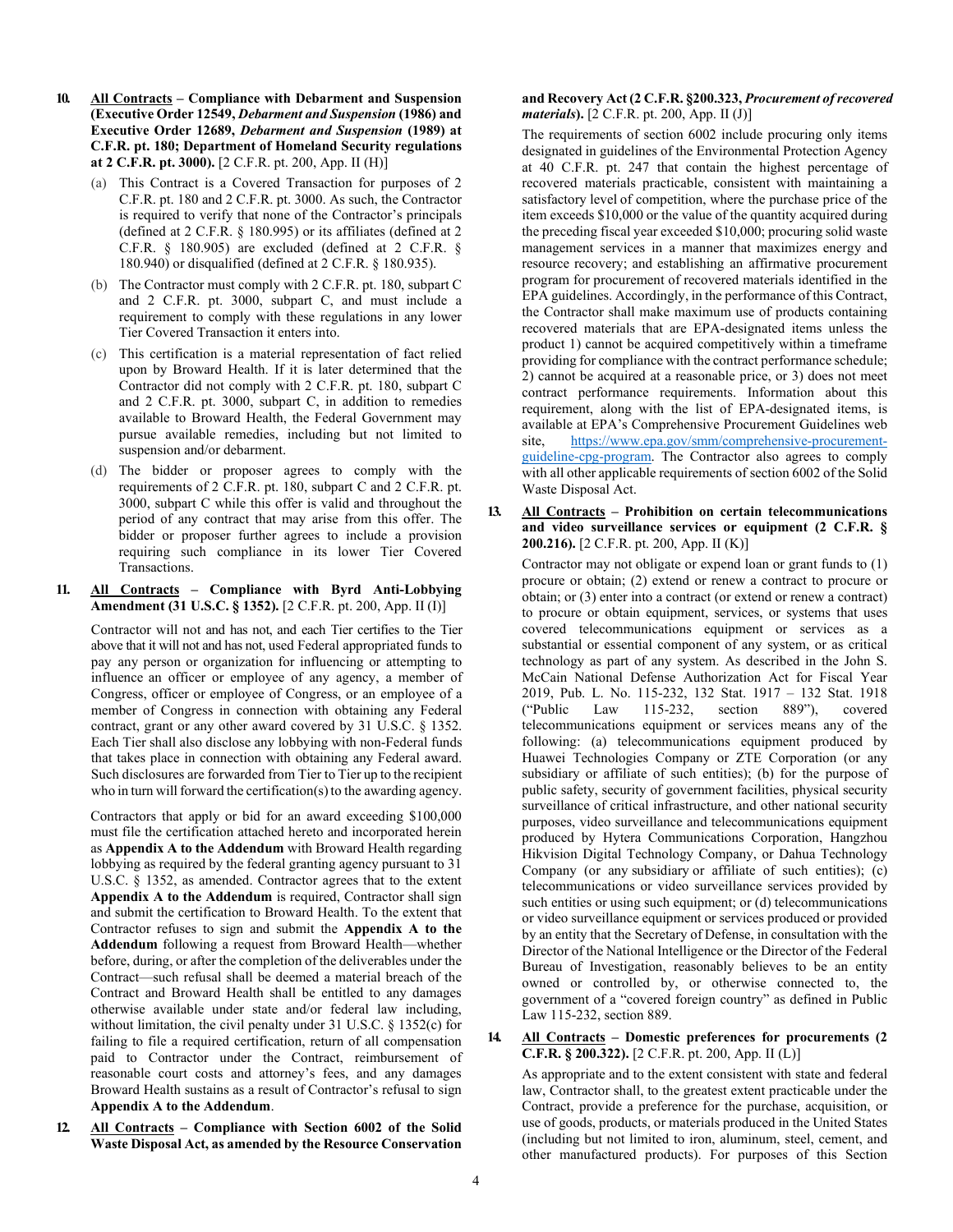"produced in the United States" and "manufactured products" shall have the same meaning ascribed to them in 2 C.F.R. § 200.322.

#### **15. All Contracts – Changes.**

Any change in the Contract cost, modification, change order, or constructive change must be allowable, allocable, within the scope of its funding, grant or cooperative agreement, and reasonable for the completion of project scope. All changes and/or amendments to the Contract will be outlined in detail, formalized in writing, and signed by the authorized representative of each party. Contractor's failure to do so shall constitute a material breach of the Contract.

#### **16. All Contracts – Access to Records.**

The following access to records requirements apply to this Contract:

- (a) The Contractor agrees to provide the Florida Division of Emergency Management, Broward Health, the FEMA Administrator, the Comptroller General of the United States, or any of their authorized representatives access to any books, documents, papers, and records of the Contractor which are directly pertinent to this Contract for the purposes of making audits, examinations, excerpts, and transcriptions.
- (b) The Contractor agrees to permit any of the foregoing parties to reproduce by any means whatsoever or to copy excerpts and transcriptions as reasonably needed.
- (c) The Contractor agrees to provide the FEMA Administrator or his authorized representatives access to construction or other work sites pertaining to the work being completed under the Contract.
- (d) In compliance with the Disaster Recovery Act of 2018, Broward Health and the Contractor acknowledge and agree that no language in this Contract is intended to prohibit audits or internal reviews by the FEMA Administrator or the Comptroller General of the United States.

#### **17. All Contracts – Documentation for Payment and Validation.**

In order to validate the sales of goods, work, repairs, or clean-up activities of Contractor, Contractor shall be required to keep adequate records and documentation evidencing Contractor's sales, construction, repairs, services, and/or any applicable storm or disaster-related work and clean-up activities related to Federal Projects. Prior to being reimbursed by for any purchases, services, construction or repairs provided by Contractor as part of a Federal Project, Contractor shall be required to provide adequate documentation to Broward Health which may include, but not be limited to: (a) photos of the progress of the construction, repairs, or project; (b) receipts, invoices, purchase orders, bills of lading, or any similar documents for any work completed, work subcontracted, or goods purchased; (c) copies of any and all applicable subcontracts entered into by the Contractor and any approved subcontractors, which all subcontracts must include all the required Federal Project and FEMA contract provisions as provided in this Addendum; and (d) any other documentation requested by Broward Health in order to validate the work or services done or goods provided by Contractor under the Federal Project, or to otherwise enable Broward Health to comply with its obligations under the Federal Project(s).

#### **18. All Contracts – Use of Subcontractors.**

The Contractor shall not engage or use any subcontractor for any Federal Project without obtaining the prior written consent of Broward Health's Emergency Preparedness Department, in each instance, in its sole discretion. To the extent Contractor's use of any subcontractor is approved, Contractor shall include all the required Federal Project subcontractor provisions provided in this Addendum in each subcontract between the Contractor and any approved subcontractor. A copy of each subcontract between the Contractor and any and all subcontractors pertaining to the Federal Project shall be provided to Broward Health upon Broward Health's request.

#### **19. All Contracts – Non‐Use of Department of Homeland Security Seal, Logo, and Flags.**

The Contractor shall not use the Department of Homeland Security seal(s), logos, crests, or reproductions of flags or likenesses of DHS agency officials without specific FEMA pre‐approval.

#### **20. All Contracts – Compliance with Federal Law, Regulations, and Executive Orders.**

This is an acknowledgement that FEMA financial assistance will be used to fund all or a portion of the Contract. The Contractor will comply will all applicable federal law, regulations, executive orders, FEMA policies, procedures, and directives.

#### **21. All Contracts – No Obligation by Federal Government.**

The Federal Government is not a party to this Contract and is not subject to any obligations or liabilities to the non-Federal entity, contractor, or any other party pertaining to any matter resulting from the Contract.

#### **22. All Contracts – Program Fraud and False or Fraudulent Statements or Related Acts.**

The Contractor acknowledges that 31 U.S.C. Chap. 38 (Administrative Remedies for False Claims and Statements) applies to the Contractor's actions pertaining to this Contract.

#### **23. All Contracts with Non‐Profit Organization Subrecipients – Records Retention Requirements (2 C.F.R. § 200.333).**

Except for certain exceptions outlined in 2 C.F.R. § 200.333, records pertinent to this Contract must be retained at least for a period of three (3) years from the date of submission of the final expenditure report or, for Federal awards that are renewed quarterly or annually, from the date of the submission of the quarterly or annual financial report.

#### **24. All Contracts – Additional Requirements by Federal Awarding Agency.**

This Contract may be subject to additional requirements of the Federal awarding agency as may be specified in grant agreements, grant award documents and/or other documents or correspondence associated with Broward Health's acceptance of Federal funding.

.